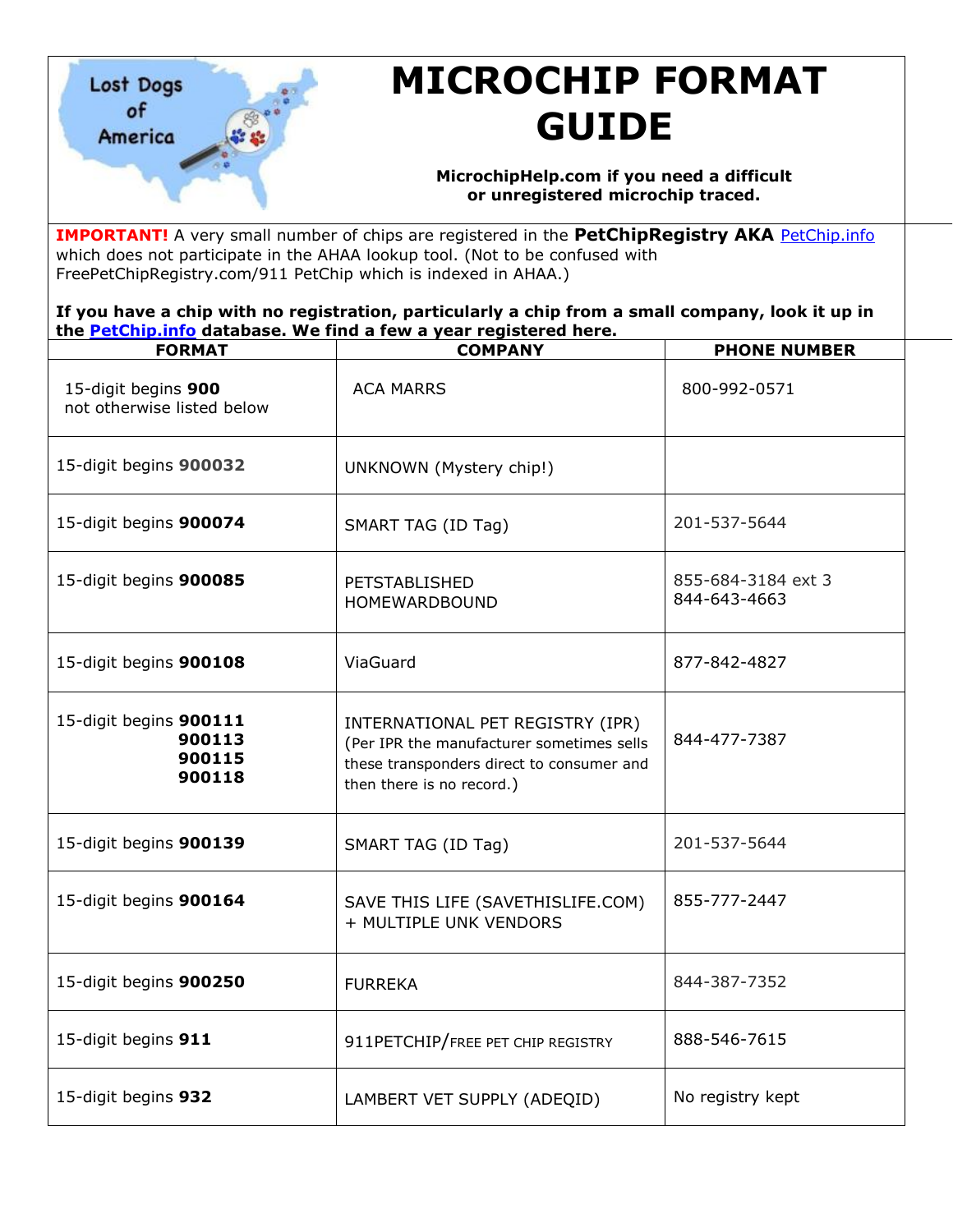| <b>FORMAT</b>                                                                                        | <b>COMPANY</b>                                                                                       | <b>PHONE NUMBER</b>                         |
|------------------------------------------------------------------------------------------------------|------------------------------------------------------------------------------------------------------|---------------------------------------------|
| 15-digit begins 933                                                                                  | BUDDY ID (Microchip ID Systems)<br>(933007125056789 test chip)                                       | 800-434-2843                                |
| 15-digit begins 939<br>(The origin of other 939 chips is<br>unk, no evidence any are from<br>Mexico) | MICROCHIP 4 SOLUTIONS                                                                                | 877-738-4384                                |
| 15-digit begins 941                                                                                  | <b>PETKEY</b>                                                                                        | 866-699-3463                                |
| 15-digit begins 952                                                                                  | MICROCHIP 4 SOLUTIONS                                                                                | 877-738-4384                                |
| 15-digit begins 956                                                                                  | <b>AKC Reunite</b>                                                                                   | 800-252-7894                                |
| 15-digit begins 965                                                                                  | BUDDY ID (Microchip ID Systems)                                                                      | 800-434-2843                                |
| 15-digit begins 967                                                                                  | <b>IDENTRAC</b>                                                                                      | info@identrac.ca                            |
| 15-digit begins 9680000                                                                              | <b>SAINT</b>                                                                                         | 800-928-4719                                |
| 15-digit begins 977                                                                                  | <b>AVID</b>                                                                                          | 800-336-2843                                |
| 15-digit begins 98101                                                                                | BANFIELD (HOME AGAIN)                                                                                | 877-567-8738                                |
| 15-digit begins 98102<br>98103                                                                       | PETLINK (Datamars was Bayer ResQ)<br>(Often on Found.org)                                            | 877-738-5465                                |
| 15-digit begins 982                                                                                  | 24PETWATCH                                                                                           | 866-597-2424                                |
| 15-digit begins 985                                                                                  | <b>HOME AGAIN</b><br>(any chip beginning 985170 or 985191<br>with no shipping info is a "test chip") | 888-466-3242                                |
| 15-digit begins 987                                                                                  | SMART TAG (ID Tag)                                                                                   | 201-537-5644                                |
| 15-digit begins 990                                                                                  | NANOCHIPID.com<br><b>VIAGUARD</b><br><b>PETKEY</b>                                                   | Online only<br>877-842-4827<br>866-699-3463 |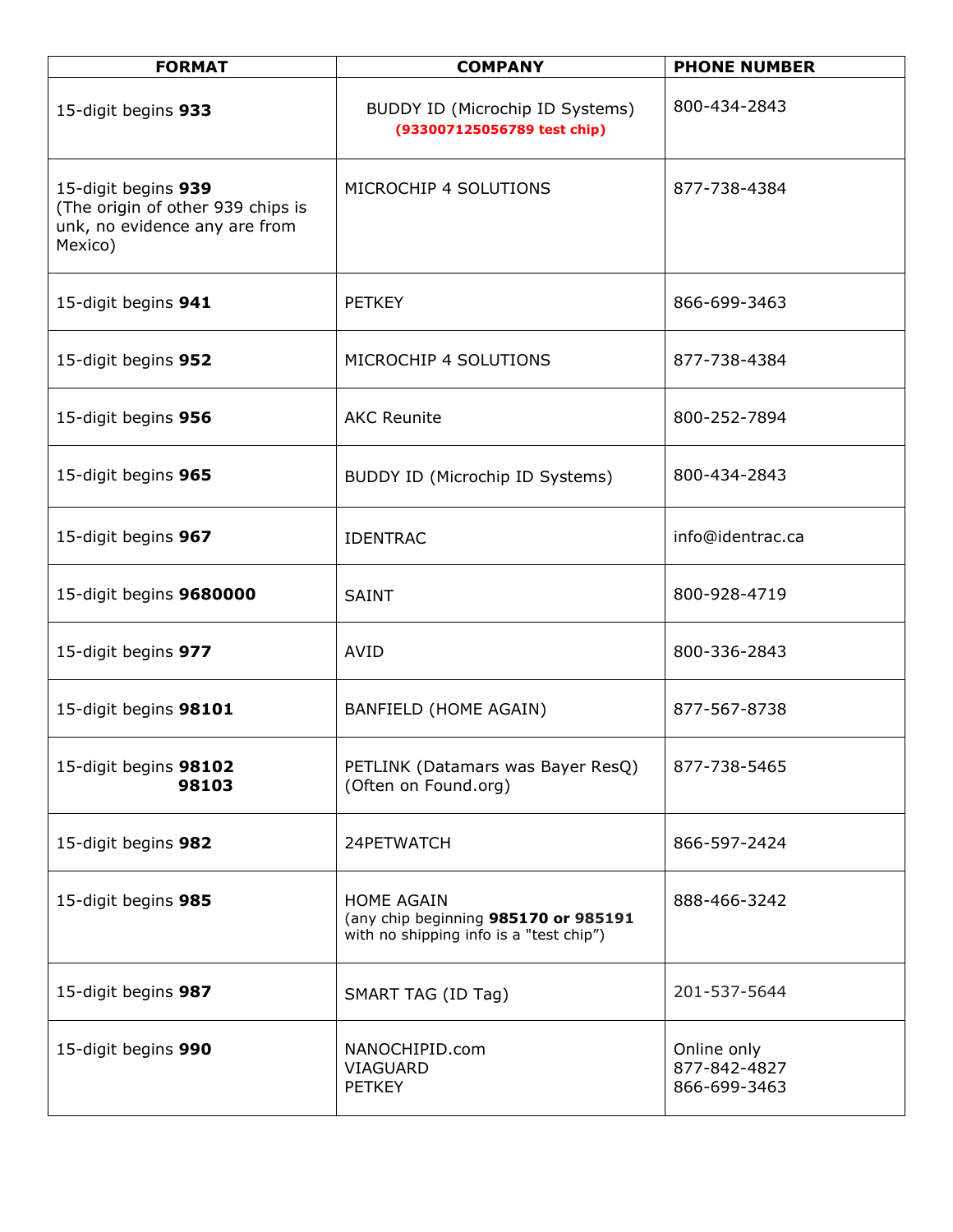| <b>FORMAT</b>                                                                                                                 | <b>COMPANY</b>                                                                       | <b>PHONE NUMBER</b>                                         |
|-------------------------------------------------------------------------------------------------------------------------------|--------------------------------------------------------------------------------------|-------------------------------------------------------------|
| 15-digit begins 991<br>991                                                                                                    | 911PETCHIP/ FREE PET CHIP REGISTRY<br><b>PEEVA</b>                                   | 888-546-7615<br>833-733-8226                                |
| 15-digit begins 992                                                                                                           | <b>ACA MARRS</b><br>INTERNATIONAL PET REGISTRY<br><b>PETKEY</b><br><b>SMART TRAC</b> | 800.992.0571<br>844-477-7387<br>866-699-3463<br>PETMAXX.COM |
| 15-digit begins 99<br>not otherwise listed, except                                                                            | <b>ACA MARRS</b>                                                                     | 800-992-0571                                                |
| 15-digit begins 999                                                                                                           | INTERNATIONAL PET REGISTRY                                                           | 844-477-7387                                                |
| (One batch of 999 were tester chips<br>& should not have been released.<br>Report these rogue 999 chips to<br>andie@icar.org) |                                                                                      |                                                             |
| 9-digit numeric                                                                                                               | <b>AVID</b>                                                                          | 800-336-2843                                                |
| 10-digit begins 000                                                                                                           | <b>AKC Reunite</b>                                                                   | 800-252-7894                                                |
| 10-digit begins OAO                                                                                                           | BUDDY ID (Microchip ID Systems)<br><b>ACA MARRS</b>                                  | 800-434-2843<br>800-992-0571                                |
| 10-digit begins OA1                                                                                                           | 24PETWATCH                                                                           | 866-597-2424                                                |
| 10-digit begins ODOD                                                                                                          | BANFIELD (HOME AGAIN)                                                                | 877-567-8738                                                |
| 10-digit begins 1                                                                                                             | <b>AVID</b>                                                                          | 800-336-2843                                                |
| 10-digit begins 4                                                                                                             | HOMEAGAIN & AKC Reunite (Call both.<br>They partnered on these chips.)               | 888-466-3242 (HA)<br>800-252-7894 (AKC)                     |
| 10-digit begins 7E1                                                                                                           | BUDDY ID (Microchip ID Systems)                                                      | 800-434-2843                                                |
| 10-digit begins 9A1                                                                                                           | 24PETWATCH                                                                           | 866-597-2424                                                |
| 10-digit begins TR                                                                                                            | AKC Reunite (formerly Trovan)                                                        | 800-252-7894                                                |